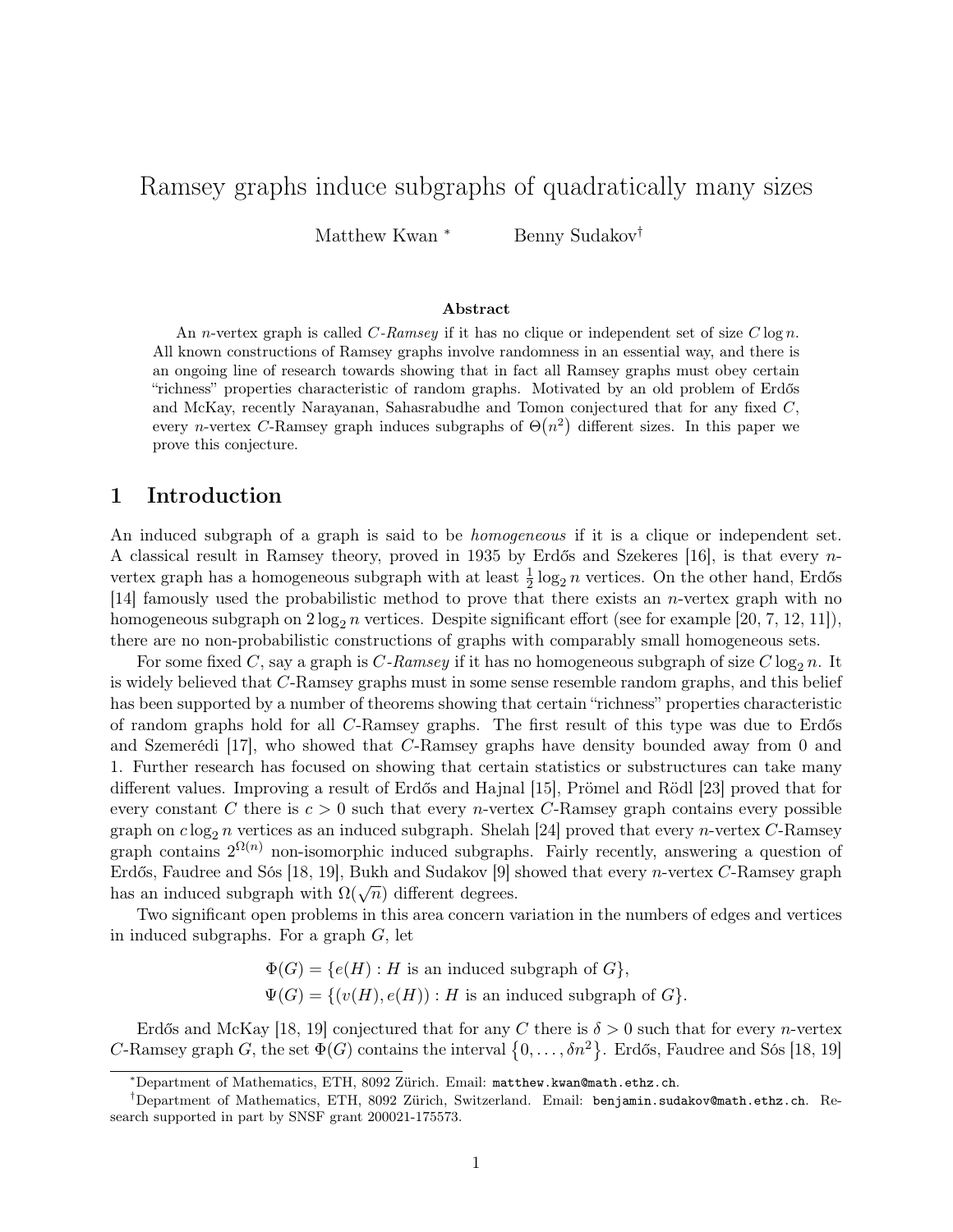conjectured that for any fixed C and any n-vertex C-Ramsey graph G, we have  $|\Psi(G)| = \Omega(n^{5/2})$ . The best progress on the former conjecture is due to Alon, Krivelevich and Sudakov [\[4\]](#page-11-4), who proved it with  $n^{\delta}$  in place of  $\delta n^2$ . The best progress on the latter conjecture is due to Alon, Balogh, Kostochka and Samotij [\[1\]](#page-11-5) (improving work of Alon and Kostochka [\[3\]](#page-11-6)), who proved it with 2.369 in place of 5/2. We also remark that strengthenings of both these conjectures have been shown to hold for random graphs  $[10, 3]$  $[10, 3]$ .

Recently, Narayanan, Sahasrabudhe and Tomon [\[21\]](#page-12-9) proposed a natural weakening of the aforementioned Erdős–McKay conjecture in the spirit of the Erdős–Faudree–Sós conjecture. Specifically, they conjectured that  $|\Phi(G)| = \Omega(n^2)$  for every *n*-vertex *C*-Ramsey graph *G*, and proved the weaker result that  $|\Phi(G)| = n^{2-o(1)}$  (to be precise, they explain that their methods actually give a bound of the form  $n^2/e^{\Theta(\sqrt{\log n}})$ . In this paper we prove Narayanan, Sahasrabudhe and Tomon's conjecture.

<span id="page-1-0"></span>**Theorem 1.** For any fixed C, and any n-vertex C-Ramsey graph G, we have  $|\Phi(G)| = \Omega(n^2)$ .

We remark that the order of magnitude  $n^2$  is best possible, because  $\Phi(G) \subseteq \{0, \ldots, \binom{n}{2}\}$  $\binom{n}{2}$  for any n-vertex graph. Very loosely speaking, the general approach of our proof is similar to the proof in [\[21\]](#page-12-9), but we make a number of simplifications and introduce some new ideas that we hope will be useful for other problems.

#### <span id="page-1-2"></span>1.1 Notation and basic definitions

We use standard asymptotic notation throughout, and all asymptotics are as  $n \to \infty$  unless stated otherwise. Floor and ceiling symbols will be systematically omitted where they are not crucial.

For two multisets A and B, let  $A\triangle B$  be the set of elements which have different multiplicities in A and B (so if A and B are ordinary sets, then  $A\triangle B$  is the ordinary symmetric difference  $(A \backslash B) \cup (B \backslash A)$ . For a set A, we denote by  $\binom{A}{2}$  the set of all unordered pairs of elements of A.

We also use standard graph theoretic notation throughout. In particular, in a graph, the density of a set of vertices A is defined as  $d(A) = e(A)/\binom{|A|}{2}$  $\binom{A}{2}$ , where  $e(A)$  is the number of edges which are contained inside A. Similarly, for any two sets A and B, the density between them is  $d(A, B)$  =  $e(A, B)/|A||B|$ , where  $e(A, B)$  is the number of edges between A and B. For a vertex v and a set of vertices A, we denote the set of neighbours of v in A by  $N_A(v) = N(v) \cap A$  and we denote the degree of v into A by  $d_A(v) = |N_A(v)|$ .

We also make some less standard graph theoretic definitions that will be convenient for the proof. For a pair of vertices  $\mathbf{v} = \{v_1, v_2\}$ , let  $N(\mathbf{v})$  (respectively  $N_U(\mathbf{v})$ ) be the multiset union of  $N(v_1)$  and  $N(v_2)$  (respectively, of  $N_U(v_1)$  and  $N_U(v_2)$ ). Let  $d(v) = d(v_1) + d(v_2)$  (respectively  $d_U(\mathbf{v}) = d_U(v_1) + d_U(v_2)$  be the size of  $N(\mathbf{v})$  (respectively, of  $N_U(\mathbf{v})$ ), accounting for multiplicity.

### <span id="page-1-1"></span>2 Ideas of the proof and previous work

As mentioned in the introduction, our proof builds on some ideas of Narayanan, Sahasrabudhe and Tomon in [\[21\]](#page-12-9). This work in turn builds on the ideas of Bukh and Sudakov in [\[9\]](#page-11-3). In this section we briefly outline the relevant ideas in both these papers, and discuss the new ideas in this paper.

In [\[9\]](#page-11-3), Bukh and Sudakov proved that *n*-vertex Ramsey graphs have subgraphs with  $\Omega(\sqrt{n})$ distinct degrees. To do this, they introduced the notion of *diversity*, as follows. Say an *n*-vertex graph is  $(c, \gamma)$ -diverse if for each vertex  $x \in V$ , we have  $|N(x) \triangle N(y)| < cn$  for at most  $n^{\gamma}$  vertices  $y \in V$ . Roughly speaking, this means the neighbourhoods of most pairs of vertices are very different. Bukh and Sudakov went on to prove that for any C and  $\gamma > 0$ , all C-Ramsey graphs have  $(\Omega(1), \gamma)$ diverse induced subgraphs of linear size.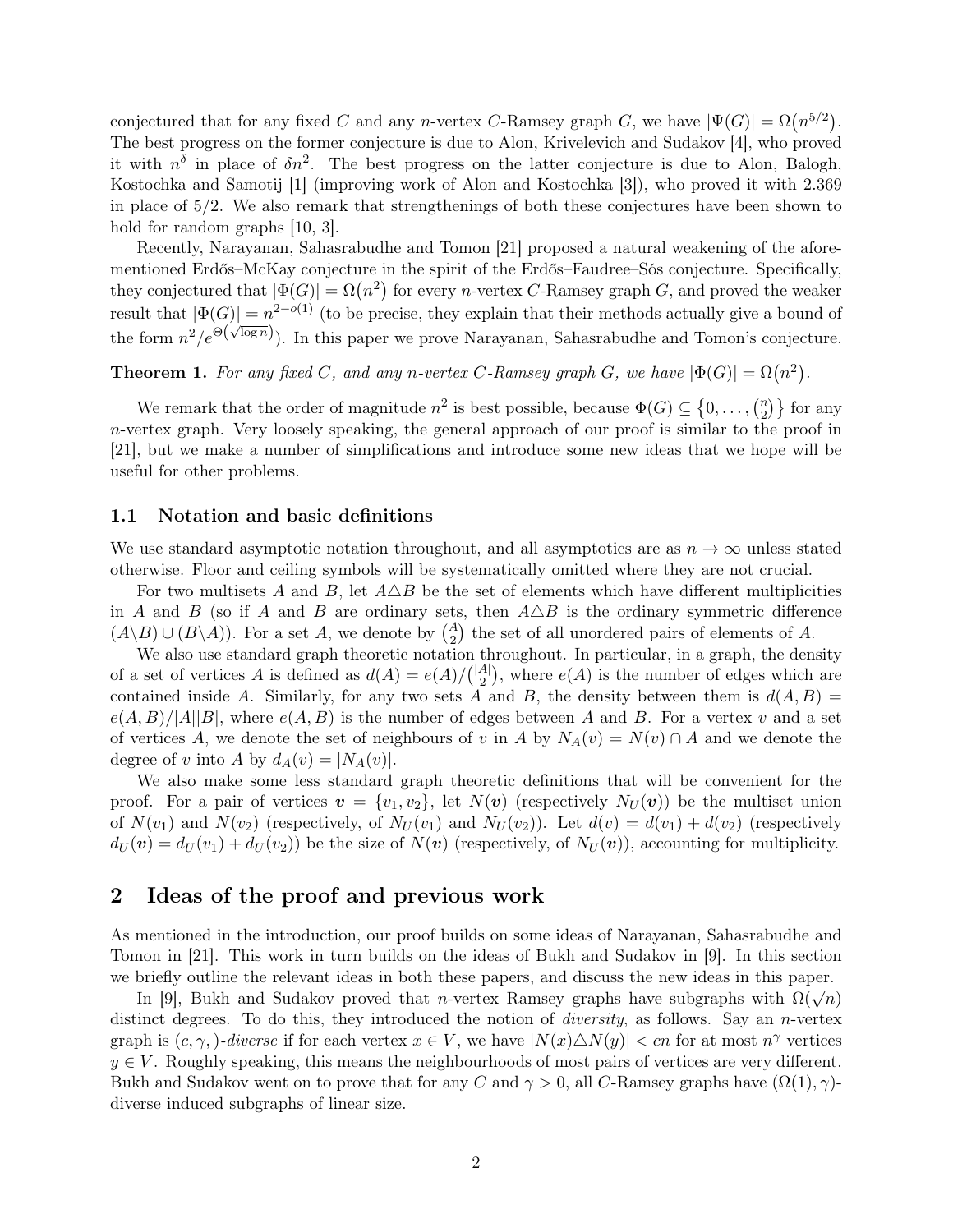Now, in an *n*-vertex  $(c, \gamma)$ -diverse graph G, consider a random vertex subset U obtained by including each vertex with some fixed probability p independently. By the diversity assumption, for most pairs of vertices  $u, v$  their degrees  $d_U(u), d_U(v)$  into U are not too strongly correlated, and the probability they are exactly equal turns out to be  $O(1/\sqrt{n})$ . (A simple intuitive reason for this probability is that  $d_U(u) - d_U(v)$  is approximately normally distributed with standard deviation  $\Theta(\sqrt{n})$ ). One may then compute that the expected number of pairs of vertices with the same degree into U is  $O(n^{3/2} + n^{1+\gamma})$ , so provided  $\gamma < 1/2$ , one may use Turán's theorem to show that there is an outcome of  $G[U]$  with  $\Omega(\sqrt{n})$  different degrees. This fact has some immediate consequences for  $|\Phi(G)|$ : for example, Bukh and Sudakov observed that one can obtain  $\Omega(\sqrt{n})$  subgraphs with different numbers of edges simply by choosing different vertices of U to delete from  $G[U]$ .

There are two straightforward ways one might hope to improve on this simple bound. First, we can repeat the above argument for many different values of  $p$ , and second, instead of deleting single vertices, we might hope to obtain a richer variety of subgraphs by adding and deleting different combinations of vertices. Narayanan, Sahasrabudhe and Tomon [\[21\]](#page-12-9) combined both these ideas, as follows.

In an *n*-vertex  $(c, \gamma)$ -diverse graph G, first use the pigeonhole principle to identify a set  $W_0$  of  $Θ(\sqrt{n})$  vertices with degrees contained in a narrow interval  $[d, d + \sqrt{n}]$ , for some  $d = Ω(n)$ . Then,  $\Theta(\sqrt{n})$  well-separated values of p, do the following. Let U be a random subset of the vertices for  $\Theta(\sqrt{n})$  well-separated values of p, do the following. Let U be a random subset of the vertices not in  $W_0$ , obtained by including each vertex with probability p. Using the diversity of  $G$ , one may compute that the expected number of pairs of vertices of  $W_0$  which have the same degree into U is  $O(|W_0|^2/\sqrt{n}+|W_0|n^{\gamma})=O(n^{1/2+\gamma})$ , so one can show with Turán's theorem that there is an outcome of U such that  $W_0$  contains a subset W of  $\Omega(n^{1/2-\gamma})$  vertices with different degrees into U. Moreover, since the initial degrees  $d(w)$  were chosen to be very similar, one can show that actually the  $d_U(w)$  are likely to still lie in an interval of length  $O(\sqrt{n})$ .

Because the degrees of vertices in W are so well-behaved, one can then show that many different values  $e(G[U \cup Z])$  can be obtained with different subsets  $Z \subseteq W$ . Indeed, by varying the number of vertices in Z, one can change  $e(G[U \cup Z])$  by increments of  $\Theta(n)$ , and by swapping low-degree vertices in  $\mathbb{Z}$ , one can change  $e(G[U \cup \mathbb{Z}])$  by increments of  $\Theta(n)$ , and by swapping low-degree vertices with high-degree vertices, one can change  $e(G[U \cup \mathbb{Z}])$  by increments of about  $\sqrt{n}$ . That is to say, by choosing subsets  $Z \subseteq W$  of certain types, one can obtain  $\Omega(n^{1-2\gamma})$  different values of is to say, by choosing subsets  $Z \subseteq W$  or certain the  $e(G[U \cup Z])$  separated by  $\Omega(\sqrt{n})$  from each other.

The above ideas yield  $|\Phi(G)| = \Omega(n^{3/2-2\gamma})$  in a relatively straightforward fashion. Since the diversity lemma of Bukh and Sudakov allows  $\gamma$  to be arbitrarily small, this proves that *n*-vertex O(1)-Ramsey graphs G have  $|\Phi(G)| = n^{3/2-o(1)}$ . In order to improve this to  $n^{2-o(1)}$ , one would ideally like to be able to show that for each of the  $\Omega(n^{1-o(1)})$  choices of Z described above, one can add an additional vertex  $w \in W$  to Z in  $n^{1/2-o(1)}$  different ways to obtain about  $\sqrt{n}$  different values of  $e(G[U \cup Z \cup \{w\}])$  that "fill in" the interval between consecutive values of  $e(G[U \cup Z])$ . Unfortunately, while by construction the degrees  $d_U(w)$ , for  $w \in W$ , are different, it does not follow that the  $d_{U\cup Z}(w)$  are also different. In order to make this approach work, the authors of [\[21\]](#page-12-9) came up with a way to introduce some limited randomness into the choice of the sets Z, and with a rather delicate combination of concentration and anticoncentration arguments they were able to show that there are likely to be many different values of  $d_{U\cup Z}(w)$ .

There are two main obstacles that need to be overcome to prove  $|\Phi(G)| = \Omega(n^2)$  with the above strategy. Most obviously, there is a factor of  $n^{\gamma}$  that must be eliminated. Recall that this factor originates from the upper bound  $O(|W_0|^2/\sqrt{n}+|W_0|n^{\gamma})$  on the expected number of pairs of vertices of  $W_0$  which have the same degree into U. It does not seem that this estimate itself can be improved, but the unwanted factor of  $n^{\gamma}$  would disappear if we could arrange for  $W_0$  to have size  $\Omega(n^{1/2+\gamma})$ instead of size  $\Theta(\sqrt{n})$ . Unfortunately, if we want  $W_0$  to be asymptotically larger than  $\sqrt{n}$ , it is no<br><sup>1</sup>/<sub>1</sub> it is no  $\sim$ <sup>1</sup>/<sub>1</sub> it is no  $\sim$ <sup>1</sup>/<sub>1</sub> it is no  $\sim$ <sup>1</sup>/<sub>1</sub> it is no  $\sim$ <sup>1</sup>/<sub>1</sub> it is no  $\sim$ <sup>1</sup>/<sub>1</sub> longer possible to guarantee that the degrees of vertices in  $W_0$  fall within an interval of length  $O(\sqrt{n}),$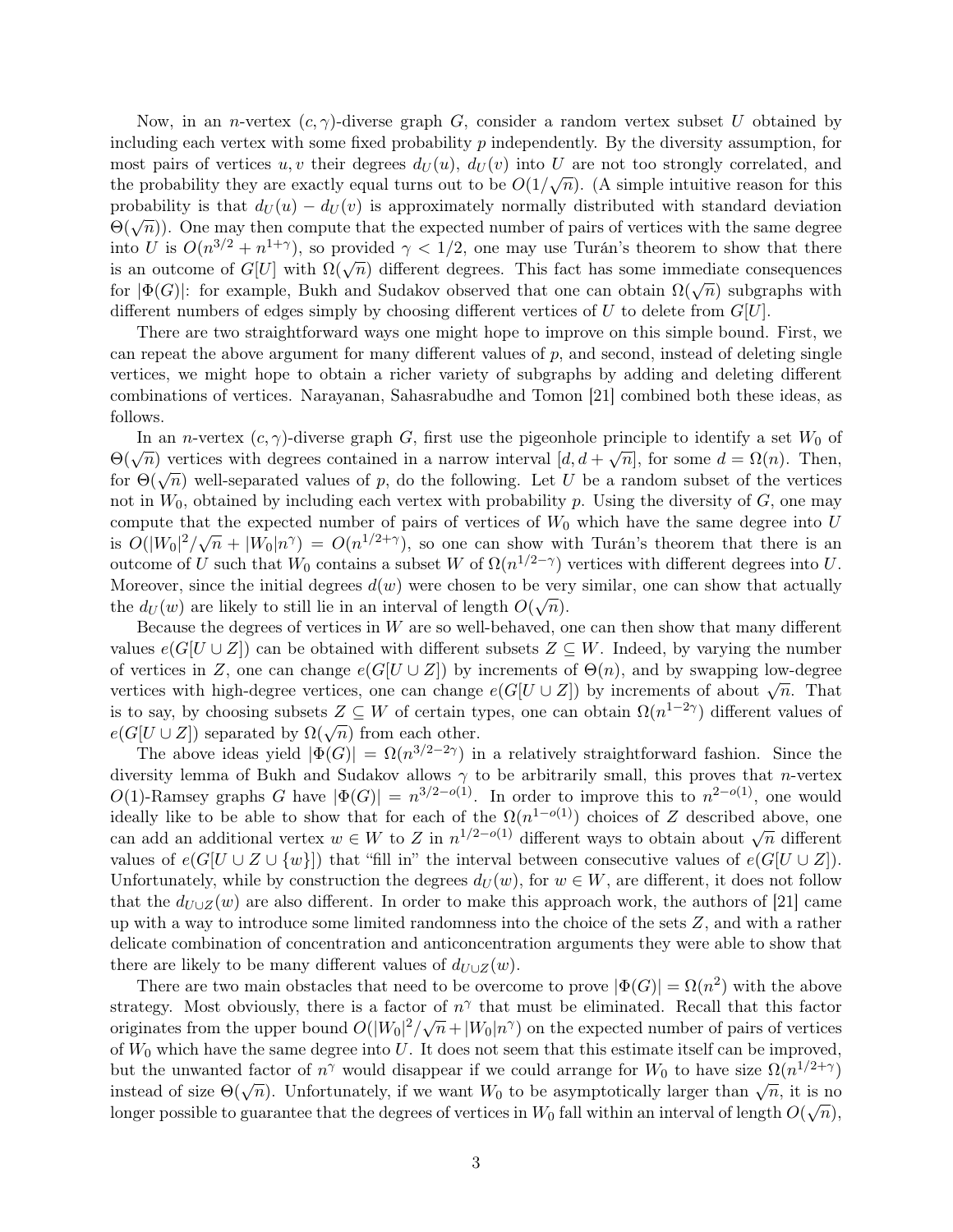and this would cause problems in other parts of the argument. The way we overcome this issue is by allowing two possibilities for the structure of  $W_0$ . Either  $W_0$  is a set of vertices as before, or  $W_0$ is a set of disjoint pairs of vertices  $\{x_1, x_2\}$  with similar values of  $d(\{x_1, x_2\}) = d(x_1) + d(x_2)$ . We may then treat these pairs as we would treat single vertices in the above argument, considering sets Z that are the union of some subset of the pairs in  $W_0$ . Note that there are  $\Theta(n^2)$  pairs of vertices in G, but only  $O(n)$  possibilities for  $d({x_1, x_2})$ , so this relaxation gives us a lot of flexibility. This idea actually allows us to take  $W_0$  to be of size  $\Omega(n^{3/4})$ , but also introduces some new complications that must be taken care of. In particular, Bukh and Sudakov's notion of  $(c, \gamma)$ -diversity is not strong enough to deal with pairs of vertices, so in [Section 3](#page-3-0) we introduce a new notion of  $(\delta, \varepsilon)$ -richness.

The second main obstacle concerns the final part of the argument, where one shows that there are likely to be many different values of  $d_{U\cup Z}(w)$  among the  $w \in W$ . In [\[21\]](#page-12-9), for this part of the argument the main random set  $U$  had already been fixed, so the only source of randomness was argument the main random set *U* had aready been fixed, so the only source of randomness was<br>the much smaller set Z. In this setting, in order to find close to  $\sqrt{n}$  different values of  $d_{U\cup Z}(w)$  it does not merely suffice to consider the variation induced by the random set Z: one must also take advantage of the separation between different  $d_U(w)$ , and show that this approximately corresponds to separation between the  $d_{U\cup Z}(w)$ . It seems that with this approach there is an unavoidable loss of a logarithmic factor, and it is not clear how to prove a result stronger than  $|\Phi(G)| = \Omega(n^2/\log n)$ .

In the present paper we take a somewhat different approach, with a "double-exposure" technique. Specifically, we obtain our random set  $U$  as a random subset of about half of the vertices of a larger random set  $U_0$ . Using the ideas sketched above, we can first use the randomness of  $U_0$  to show that there are subsets  $Z \subseteq W_0$  which give  $\Omega(n)$  different values of  $e(G[U_0 \cup Z])$  separated by  $\Omega(\sqrt{n})$  from each other. Then, we can use the randomness of  $U \subseteq U_0$  to show that for most Z there are  $\Omega(\sqrt{n})$  used  $\Omega(\sqrt{n})$ different values of  $d_{U\cup Z}(w)$ , leading to  $\Omega(\sqrt{n})$  different values of  $e(G[U\cup Z\cup \{w\}])$  closely clustered around  $e(G[U\cup Z])$ . Of course, we also need to show that this second round of randomness did not cause too much damage to the separation we established with the first round: we need to show that the  $e(G[U\cup Z])$  are likely to be well-separated from each other, using the fact that the  $e(G[U\cup Z])$ were chosen to be well-separated from each other. This can be done by taking advantage of the particular structure of the sets Z, and considering an appropriate notion of what it means for a sequence of values to be "well-separated".

### <span id="page-3-0"></span>3 Basic tools

In this section we give a number of general results which will be useful in the proof of [Theorem 1.](#page-1-0) Some of these are well-known, and some are new.

First, as mentioned in the introduction, the following lemma is due to Erdős and Szemerédi [\[17\]](#page-12-3).

<span id="page-3-1"></span>**Lemma 2.** For any C there exists  $\varepsilon > 0$  such that every C-Ramsey graph has edge density between  $\varepsilon$  and  $1-\varepsilon$ .

Next, we need the notion of *diversity*, introduced by Bukh and Sudakov [\[9\]](#page-11-3). Recall from [Section 2](#page-1-1) that an n-vertex graph is  $(c, \gamma)$ -diverse if for each vertex  $x \in V$ , we have  $|N(x) \triangle N(y)| < cn$  for at most  $n^{\gamma}$  vertices  $y \in V$ . Roughly speaking, this means the neighbourhoods of most pairs of vertices are very different. As in [\[9\]](#page-11-3), we will actually only ever need to take  $\gamma = 1/5$ , so we write "c-diverse" as shorthand for " $(c, 1/5)$ -diverse".

In the same way as  $[9, 21]$  $[9, 21]$ , the significance of this notion for us is that in a diverse graph, if U is a random set of vertices, then for most pairs of vertices their degrees into  $U$  are not too strongly correlated. In addition to this basic notion of diversity we also introduce a notion of diversity for pairs of vertices. Say an *n*-vertex graph is  $(c, \alpha)_2$ -diverse if for each pair of vertices  $x = \{x_1, x_2\}$  such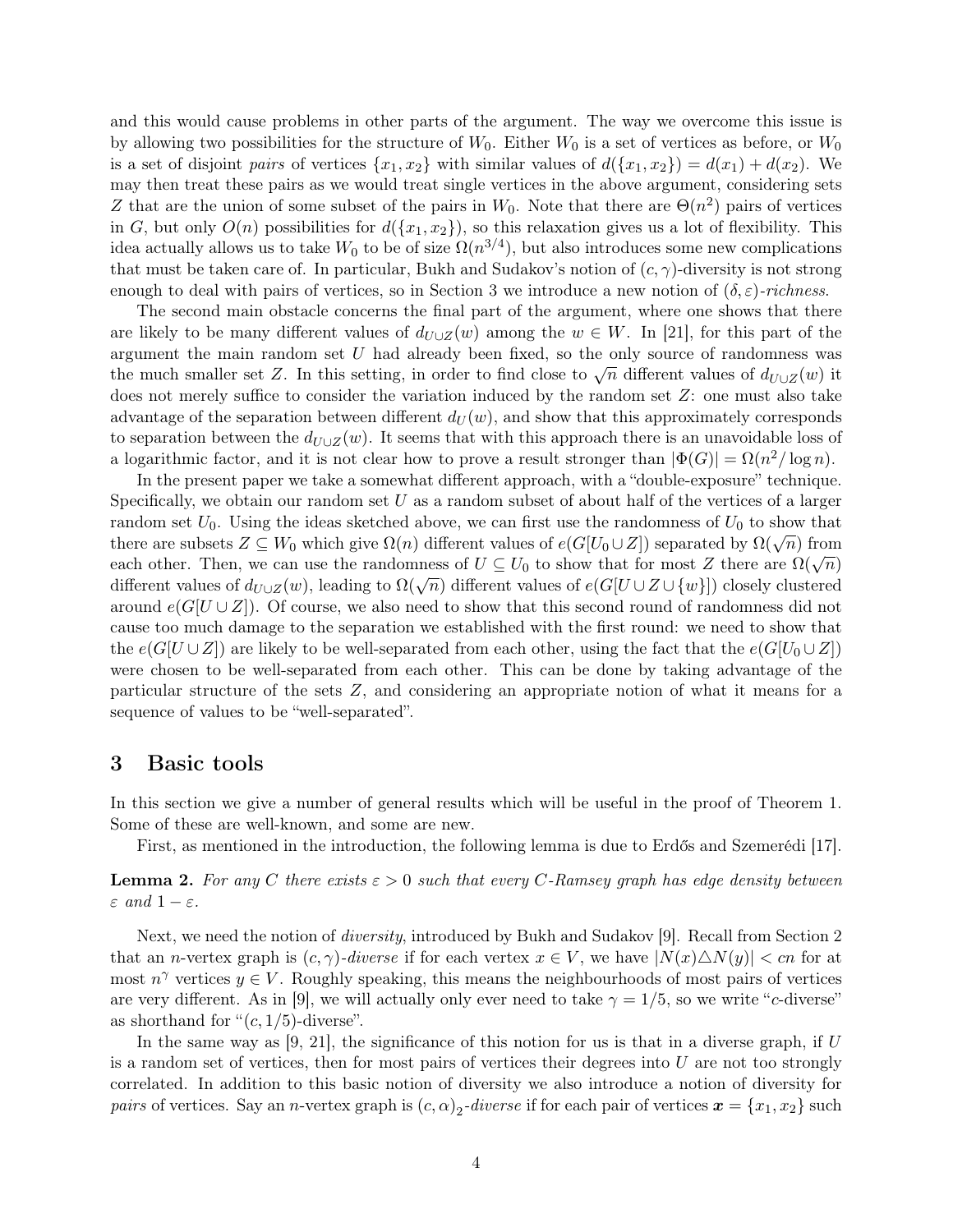that  $\left| N(x_1) \triangle \overline{N(x_2)} \right| \ge \alpha n$ , one cannot find  $n^{1/5}$  other pairs  $y = \{y_1, y_2\}$ , disjoint to x and each other, such that  $|N(x)\triangle N(y)| < cn$  (recall from [Section 1.1](#page-1-2) the non-standard multiset definitions of  $N(\boldsymbol{x}), N(\boldsymbol{y})$  and  $N(\boldsymbol{x})\triangle N(\boldsymbol{y})$ .

In this paper, it will be convenient to deduce diversity from a slightly stronger condition. Say an *n*-vertex graph is  $(\delta, \varepsilon)$ -rich if for any vertex subset W with  $|W| \geq \delta n$ , at most  $n^{1/5}$  vertices v have  $|N(v) \cap W| < \varepsilon |W|$  or  $|\overline{N(v)} \cap W| < \varepsilon |W|$ . We remark that a slightly different definition of richness appeared in the published version of this paper, which was not quite suitable for our application. We thank Mantas Baksys and Xuanang Chen for bringing this to our attention.

<span id="page-4-1"></span>**Lemma 3.** Let G be a  $(\delta, \varepsilon)$ -rich graph on a set V of n vertices, with  $\delta \leq 1/2$ . Then,

- 1. G is  $(\varepsilon/2)$ -diverse;
- 2. G is  $(\alpha \varepsilon/2, \alpha)_2$ -diverse for any  $\alpha \ge 2\delta$ ;
- 3. G has at most  $n^{1+1/5}$  pairs  $\{x_1, x_2\} \in {V_2 \choose 2}$  $\left| \sum_{2}^{V} \right|$  with  $\left| N(x_1) \triangle \overline{N(x_2)} \right| < (\varepsilon/2)n$ .

*Proof.* For the first statement, for each vertex x either  $|N(x)| \ge n/2$  or  $|$  $\overline{N(x)} \geq n/2$ . In the former case, for all but at most  $n^{1/5}$  vertices y we have  $\left| N(x) \cap \overline{N(y)} \right| \ge \varepsilon |N(x)| \ge \varepsilon n/2$ , and in the latter  $\begin{array}{c} \end{array}$ case for all but at most  $n^{1/5}$  vertices y we have  $\overline{N(x)} \cap N(y) \Big| \geq \varepsilon$  $\overline{N(x)} \geq \varepsilon n/2$ . In either case, there are at most  $n^{1/5}$  vertices y with  $|N(x) \triangle N(y)| < \varepsilon n/2$ , as desired.

For the second statement, note that if  $\left| N(x_1) \triangle \overline{N(x_2)} \right| \geq \alpha n$  then  $|N(x_1) \cap N(x_2)| \geq (\alpha/2)n$ or  $\left|\overline{N(x_1)} \cap \overline{N(x_2)}\right| \geq (\alpha/2)n$ . Suppose that there were a pair x and a collection Y of  $n^{1/5}$  pairs contradicting  $(\alpha \varepsilon/2, \alpha)_2$ -diversity, and suppose without loss of generality that  $|N(x_1) \cap N(x_2)| \ge$  $(\alpha/2)n \geq \delta n$ . Then, for each vertex y in each  $y \in Y$ ,

$$
\left|\overline{N(y)}\cap N(x_1)\cap N(x_2)\right|\leq |N(x)\triangle N(y)|<(\alpha\epsilon/2)n\leq \epsilon|N(x_1)\cap N(x_2)|,
$$

and the set of all such y would contradict  $(\delta, \varepsilon)$ -richness.

For the third statement, we will show that for each of the n choices of  $x_1$  there are at most  $n^{1/5}$ v<sub>2</sub>) with  $|N(x_1)\triangle N(x_2)| < (\varepsilon/2)n$ . Consider any vertex  $x_1$  and suppose without pairs  $\{x_1, x_2\} \in \binom{V}{2}$  $\mid$ loss of generality that  $|N(x_1)| \ge n/2$ . There are at most  $n^{1/5}$  vertices  $x_2$  with  $N(x_2) \cap N(x_1) < \varepsilon n/2$ , and for all other  $x_2$  we have  $\left| N(x_1) \triangle \overline{N(x_2)} \right| \geq |N(x_2) \cap N(x_1)| \geq (\varepsilon/2)n$ .  $\Box$ 

Now, we show that every C-Ramsey graph contains a rich induced subgraph of linear size. The proof approach is based on a related lemma due to Bukh and Sudakov [\[9,](#page-11-3) Lemma 2.2], which in turn uses ideas from [\[24,](#page-12-6) [23\]](#page-12-5).

<span id="page-4-0"></span>**Lemma 4.** For any  $C, \delta > 0$ , there exist  $\varepsilon = \varepsilon(C) > 0$  and  $c = c(C, \delta) > 0$  and  $n_0 = n_0(\delta)$  such that if  $n \geq n_0$  then every n-vertex C-Ramsey graph contains a  $(\delta, \varepsilon)$ -rich induced subgraph on at least cn vertices.

Proof. Suppose for the purpose of contradiction that every set of at least cn vertices fails to induce a  $(\delta, \varepsilon)$ -rich subgraph, for c,  $\varepsilon$  to be determined. For some large  $K = K(C)$  to be determined, we will inductively construct a sequence of induced subgraphs  $G = G[U_0] \supseteq G[U_1] \supseteq \cdots \supseteq G[U_K]$  and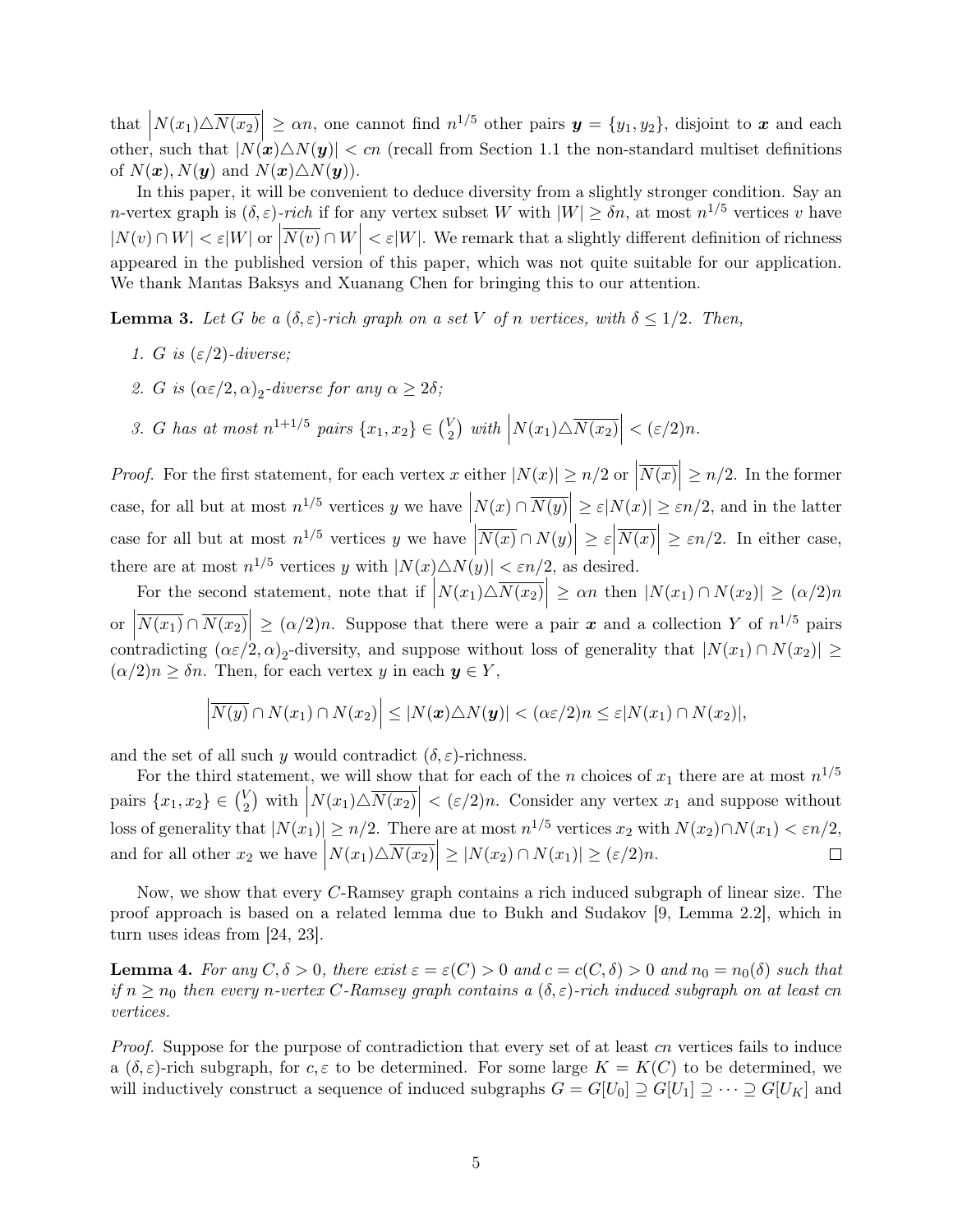disjoint vertex sets  $S_1, \ldots, S_K$  such that for all  $i, |U_i| \geq (\delta/4)|U_{i-1}|, |S_i| = (cn)^{1/5}/2, S_i \subseteq U_{i-1}$ , and

<span id="page-5-0"></span> $[d(S_i, S_j) < 4\varepsilon$  for all  $j > i]$  or  $[d(S_i, S_j) > 1 - 4\varepsilon$  for all  $j > i]$ . (1)

This will suffice, as follows. Without loss of generality suppose that the first case of [Equation \(1\)](#page-5-0) holds for at least half of the choices of i, and let S be the union of the corresponding  $S_i$ . Then one can compute  $d(S) < 4\varepsilon + 2/K$ . For sufficiently small  $\varepsilon$ , large K and large  $n_0$ , this density is too low for  $G[S]$  not to contain a homogeneous subgraph of size  $C \log n$ , by [Lemma 2.](#page-3-1)

Let  $U_0 = V(G)$ . For  $1 \le i \le K$  we will construct  $U_i, S_i$ , assuming  $U_0, \ldots, U_{i-1}, S_1, \ldots, S_{i-1}$  have already been constructed. For  $c \le (\delta/4)^K$  we have  $|U_{i-1}| \ge cn$ , so by assumption  $U_{i-1}$  contains a set W of at least  $\delta|U_{i-1}|$  vertices and a set Y of  $(cn)^{1/5}$  vertices contradicting  $(\delta, \varepsilon)$ -richness. Suppose without loss of generality that  $|N_{U_{i-1}}(v) \cap W| \leq \varepsilon |W|$  for half the vertices  $v \in Y$ , and let  $S_i$  be the corresponding subset of Y. Then, let  $U = W \backslash S_i$ , so  $|U| \geq |W|/2$ , and let  $U_i \subseteq U$  be the set of vertices  $v \in U$  with  $d({v}, S_i) \leq 4\varepsilon$ . Now, we just need to show  $|U_i| \geq (\delta/4)|U_{i-1}|$ . To this end, first observe that for all  $y \in S_i$  we have  $d({y}, U) = d_U(y)/|U| \leq (\varepsilon|W|)/(|W|/2) = 2\varepsilon$ . Then,

$$
4\varepsilon|U\setminus U_i| < \sum_{v\in U\setminus U_i} d(\{v\}, S_i) \le \frac{e(U, S_i)}{|S_i|} = \frac{|U|}{|S_i|} \sum_{y\in S_i} d(\{y\}, U) \le 2\varepsilon|U|,
$$

implying that  $|U_i| > |U|/2 \ge (\delta/4)|U_{i-1}|$ , as desired.

Next, we will use a very slight variation of the Erdős–Littlewood–Offord theorem. Say a random variable is of  $(n, p)$ -Littlewood–Offord type if it can be expressed in the form  $X = a_1 \xi_1 + \cdots + a_n \xi_n + C$ , where  $a_1, \ldots, a_n \in \mathbb{Z}\backslash\{0\}$  and  $C \in \mathbb{Z}$  are fixed and  $\xi_0, \ldots, \xi_n$  are independent, identically distributed p-Bernoulli random variables (taking the value 1 with probability  $p$  and the value 0 with probability  $1-p$ ). The following variation of the Erdős–Littlewood–Offord theorem follows from, for example, [\[8,](#page-11-8) Lemma A.1].

<span id="page-5-2"></span>**Lemma 5.** Suppose X is of  $(n, p)$ -Littlewood–Offord type, for  $p = \Omega(1)$  and  $1 - p = \Omega(1)$ . Then for any  $x \in \mathbb{Z}$ ,  $Pr(X = x) = O(1/\sqrt{n}).$ 

Finally, throughout the proof we will use Markov's inequality, Chebyshev's inequality, the Chernoff bound, the Azuma–Hoeffding inequality and Turán's theorem. Statements and proofs of all of these can be found, for example, in [\[5\]](#page-11-9).

# 4 Proof of [Theorem 1](#page-1-0)

Very broadly, as outlined in [Section 2,](#page-1-1) the basic idea of our proof is similar to the proof in [\[21\]](#page-12-9). We will find many induced subgraphs  $G[U]$  with "well-separated" numbers of edges, and we will augment these subgraphs in many different ways. To be precise, [Theorem 1](#page-1-0) will be an immediate consequence of the following lemma.

<span id="page-5-1"></span>**Lemma 6.** For any C there is  $c = c(C) > 0$  such that the following holds. For any n-vertex C-Ramsey graph G and any m satisfying  $cn^2 \le m \le 2cn^2$ , there are disjoint subsets  $U, W \subseteq V$  with  $|e(U) - m| = O(n^{3/2})$  and  $|W| = O(\sqrt{n})$  such that

$$
|\{e(U \cup Z) : Z \subseteq W\}| = \Omega\left(n^{3/2}\right).
$$

$$
\Box
$$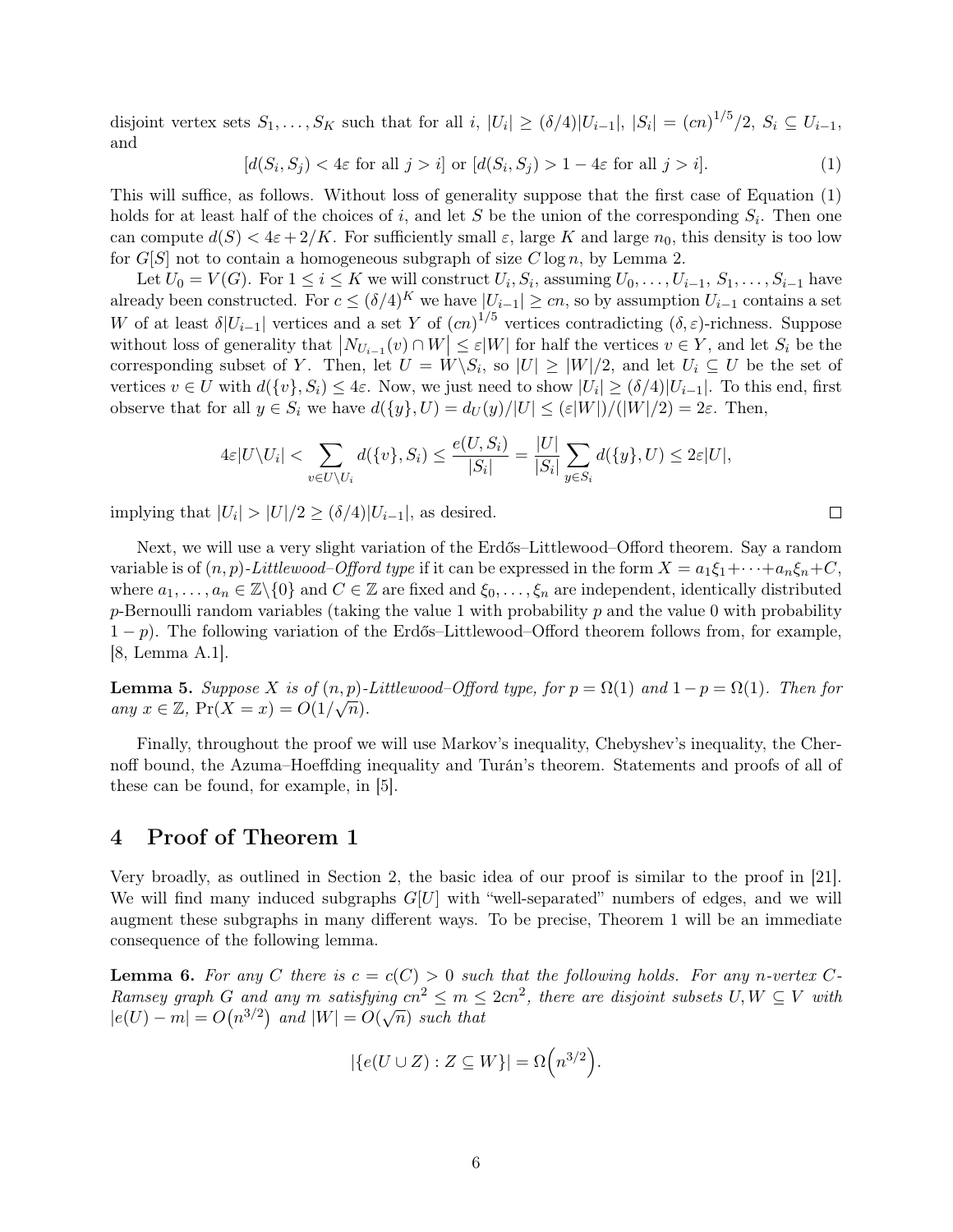*Proof of [Theorem 1](#page-1-0) given [Lemma 6.](#page-5-1)* For any  $U, W$  as in [Lemma 6,](#page-5-1) we have

$$
|e(U \cup W) - e(U)| = O\Big(n^{3/2}\Big),\,
$$

because  $|W| = O(\sqrt{n})$  and each  $w \in W$  has fewer than n neighbours in  $U \cup W$ . That is to say, the  $\Omega(n^{3/2})$  values of  $e(U \cup Z)$  are contained in an interval of length  $O(n^{3/2})$  centered at  $e(U)$ . By applying [Lemma 6](#page-5-1) to  $\Omega(\sqrt{n})$  values of m each separated by a sufficiently large multiple of  $n^{3/2}$ , we therefore get  $\Omega(n^2)$  different subgraph sizes.  $\Box$ 

The sets W in [Lemma 6](#page-5-1) will be comprised of multiple disjoint subsets  $S, T, X$  with different roles. Roughly speaking, given some  $Z \subseteq W$  containing exactly one element of X, we will be able to increase the number of edges in  $e(U \cup Z)$  by  $\Theta(n)$  by adding an element of S to Z, we will be to increase the number of edges in  $e(\sigma \circ Z)$  by  $O(n)$  by adding an element of S in Z with an element able to increase the number of edges by  $\Theta(\sqrt{n})$  by exchanging an element of S in Z with an element able to increase the number of edges by  $O(\sqrt{n})$  by exchanging an element of 5 in 2 with an element of T, and we will be able to modify  $e(U \cup Z)$  very finely by  $\Theta(\sqrt{n})$  different amounts by making different choices for the single element of X in  $Z$ . With different combinations of these operations we will be able to obtain  $\Omega(n^{3/2})$  different values of  $e(U \cup Z)$ .

As outlined in [Section 2,](#page-1-1) due to some technical obstacles we were not actually able to construct sets  $U, S, T, X$  that give us control over subgraph sizes in such a simplistic way. Perhaps our most important new idea, which gives us a lot of flexibility, is that we may allow  $S, T, X$  to be sets of disjoint *pairs* of vertices rather than just vertex sets. The following lemma will be a starting point for our construction.

<span id="page-6-0"></span>**Lemma 7.** For any C there is  $c > 0$  such that the following holds. For any n-vertex C-Ramsey graph G and any m satisfying  $cn^2 \le m \le 2cn^2$ , there is a vertex set  $U_0 \subseteq V$  with  $|e(U_0) - 4m| = O(n^{3/2})$ and sets  $S, T, X$  of size  $\Theta(\sqrt{n})$  such that

- 1. either  $U_0, S, T, X \subseteq V$  are disjoint sets of vertices or  $S, T, X \subseteq {V \choose 2}$  $\binom{V}{2}$  are sets of disjoint pairs of vertices such that no vertex appears in more than one of  $U_0$ ,  $S, T, X$ ;
- 2. there is  $d = \Theta(n)$  such that  $d_{U_0}(\boldsymbol{x}) = d + O(\sqrt{n})$  for each  $\boldsymbol{x} \in S \cup T \cup X$ ;
- 3. the degrees from S into  $U_0$  are smaller by  $\Omega(\sqrt{n})$  than the degrees from T into  $U_0$  (that is,  $\min_{\boldsymbol{x} \in T} d_{U_0}(\boldsymbol{x}) - \max_{\boldsymbol{x} \in S} d_{U_0}(\boldsymbol{x}) = \Omega(\sqrt{n})),$
- 4. for each  $\{\boldsymbol{x},\boldsymbol{y}\}\in\binom{X}{2}$ , we have  $|N_{U_0}(\boldsymbol{x})\triangle N_{U_0}(\boldsymbol{y})|=\Omega(n)$ .

Note that when we write a variable name in bold, it may be a single vertex or a pair of vertices. Also, we emphasise that we are thinking of  $C$  as a fixed constant, so the constants implied by the asymptotic notation in [Lemma 7](#page-6-0) may depend on C (but nothing else).

We will prove [Lemma 7](#page-6-0) in [Section 4.1.](#page-8-0) Without going into too much detail about the proof, the idea is to first apply [Lemma 4](#page-4-0) to reduce to an induced subgraph with rich neighbourhoods, then use the pigeonhole principle to find a large set  $L$  of either vertices or pairs of vertices with very similar degrees. Then, we choose  $U_0$  randomly and choose  $S, T, X \subseteq L$  based on this random outcome to satisfy the properties in [Lemma 7.](#page-6-0)

Now, consider a C-Ramsey graph  $G$ , let c be as in [Lemma 7,](#page-6-0) and consider some m satisfying  $cn^2 \le m \le 2cn^2$ . Apply [Lemma 7](#page-6-0) to obtain sets  $U_0, S, T, X$ , and let c' be a constant such that

<span id="page-6-1"></span>
$$
\min_{\boldsymbol{x}\in T} d_{U_0}(\boldsymbol{x}) - \max_{\boldsymbol{x}\in S} d_{U_0}(\boldsymbol{x}) \ge 8c'\sqrt{n}.\tag{2}
$$

(Such a constant exists by the thid property of [Lemma 7\)](#page-6-0).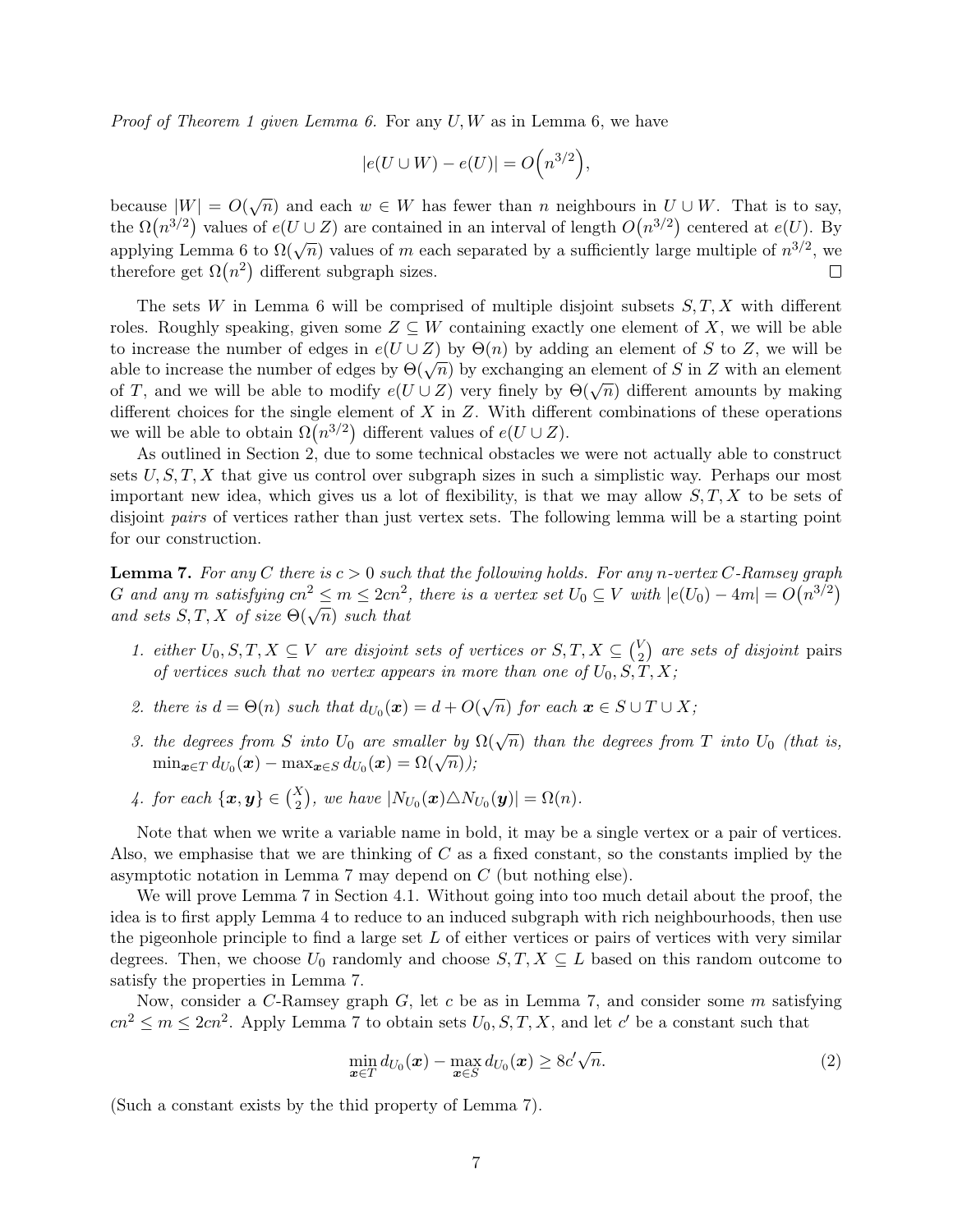Fix an ordering of the elements of S and of T, and let P be the set of pairs  $(k, i) \in \mathbb{Z}^2$  with  $c' \sqrt{n} \leq$ Fix an ordering of the elements of B and Of 1, and let P be the set Of pairs  $(x, i) \in \mathbb{Z}$  with  $i \sqrt{n} \le k \le 2c' \sqrt{n}$  and  $0 \le i \le c' \sqrt{n}$ . For each  $(k, i) \in \mathcal{P}$ , define the set  $Z_{k,i}$  to contain the vertices of the firs  $k-i$  elements from S and the first i elements from T. Note that  $e(Z_{k,0} \cup U_0) - e(Z_{k-1,0} \cup U_0) = \Theta(n)$ for each k, because  $d_{U_0}(\bm{x}) = \Theta(n)$  for each  $\bm{x} \in S$  by the second property of [Lemma 7.](#page-6-0) Also note that for each k, because  $u_{U_0}(x) = \Theta(n)$  for each  $x \in S$  by the second property of [Lemma 7,](#page-6-0) [Equation \(2\)](#page-6-1)  $e(Z_{k,i} \cup U_0) - e(Z_{k,i-1} \cup U_0) = \Theta(\sqrt{n})$  for each k, i, by the second property of Lemma 7, Equation (2)  $e(Z_{k,i} \cup C_0) - e(Z_{k,i-1} \cup C_0) = \Theta(\sqrt{n})$  for each  $k, i$ , by the second property of Lemma *i*, Equation (2) and the fact that  $e(Z_{k,i}) - e(Z_{k,i-1}) \leq 2c' \sqrt{n}$ . Therefore, as  $(k, i)$  varies lexicographically, the  $e(Z_{k,i} \cup U_0)$  comprise  $\Omega(n)$  roughly evenly spaced values.

Now, let U be a random subset of  $U_0$ , where each vertex is present with probability  $1/2$  independently. We would like some approximation of the spacing described above still to hold for the collection of random values  $e(U_{k,i})$ , where  $U_{k,i} = Z_{k,i} \cup U$ . Also, we want to use the randomness of U to show that for most k, i, the  $x \in X$  have  $\Omega(\sqrt{n})$  different degrees  $d_{U_{k,i}}(x)$  into  $U_{k,i}$ . In [Section 4.2](#page-9-0) we will prove the following lemma, from which [Lemma 6](#page-5-1) will easily follow.

<span id="page-7-0"></span>**Lemma 8.** Let G be a C-Ramsey graph, let  $S, T, X, d$  be obtained from an application of [Lemma 7,](#page-6-0) and let  $Z_{k,i}, U, U_{k,i}$  be as defined above. Then, there are constants  $M, \beta, Q > 0$  (with  $Q \geq 3\beta$ ) such and let  $Z_{k,i}, \theta, \theta_{k,i}$  be as defined doove. Then, therefore that for each  $c' \sqrt{n} \leq k \leq 2c' \sqrt{n}$ , the following hold.

- 1. With probability at least 0.99, there is a set  $\mathcal{I}_k$  of  $(1 \beta/(2M))c'\sqrt{n}$  values of i with the following property. For each  $i \in \mathcal{I}_k$ , there is a set  $X_{k,i} \subseteq X$  of size  $\Omega(\sqrt{n})$  such that the following property. For each  $i \in \mathcal{I}_k$ , there is a set  $X_{k,i} \subseteq X$  of size  $\Omega(\sqrt{n})$  such that the  $d_{U_{k,i}}(\boldsymbol{x})$ , for  $\boldsymbol{x} \in X_{k,i}$ , are distinct, and all lie in the interval between  $d/2 - Q\sqrt{n}$  and  $d/2 + Q\sqrt{n}$  $Q\sqrt{n}$ .
- 2. Let  $e_{k,i} = e(Z_{k,i}) + e(Z_{k,i}, U) = e(U_{k,i}) e(U)$ . With probability at least 0.99,

$$
|e_{k,0} - \mathbb{E}e_{k,0}| \le Qn.
$$

- 3. With probability at least  $1/2$ ,  $e_{k,c'\sqrt{n}} e_{k,0} \geq 3\beta n$ .
- 4. Let  $\Delta_{k,i} = e_{k,i} e_{k,i-1}$ . With probability at least 0.99,

$$
\sum_{\substack{\lambda_{k,i} \ge M\sqrt{n}}} |\Delta_{k,i}| \le \beta n.
$$

(That is to say, the "unusually large" increments  $\Delta_{k,i}$  have low total volume).

Again we emphasise that we are thinking of C as fixed, so  $M, \beta, Q$  may depend on C, via c' and the constants implied by the asymptotic notation in [Lemma 7.](#page-6-0)

Now we can prove [Lemma 6](#page-5-1) given [Lemmas 7](#page-6-0) and [8.](#page-7-0)

*Proof of [Lemma 6.](#page-5-1)* Apply [Lemma 7](#page-6-0) to obtain  $U_0, S, T, X$ , and define  $P, U, Z_{k,i}, U_{k,i}$  as above. We will prove the statement of the lemma for W being the set of all the vertices in  $S \cup T \cup X$ .

For each  $c'\sqrt{n} \le k \le 2c'\sqrt{n}$ , with probability at least 0.4, all four parts of [Lemma 8](#page-7-0) are satisfied. Let K be the set of such k. Then  $\mathbb{E}[c'\sqrt{n} - |\mathcal{K}|] \leq (0.6)c'\sqrt{n}$ , so by Markov's inequality, with probability at least  $1 - 0.6/0.8 = 1/4$  we have  $|K| \ge (0.2)c\sqrt{n}$ . Also, note that  $|\mathbb{E}e(U) - m| =$  $O(n^{3/2})$  and there are  $O(n^3)$  pairs of edges in G whose presence in G[U] are dependent (this can only occur if they share a vertex). So,  $Var e(U) = O(n^3)$  and by Chebyshev's inequality,  $|m - e(U)| = O(n^{3/2})$  with probability at least 0.9. Fix an outcome of U satisfying both these events, which hold together with probability at least 0.15.

For each  $k$ , we have

$$
\mathbb{E}e_{k,0} - \mathbb{E}e_{k-1,0} = (e(Z_{k,0} \cup U_0) - e(Z_{k-1,0} \cup U_0))/2 = \Theta(n),
$$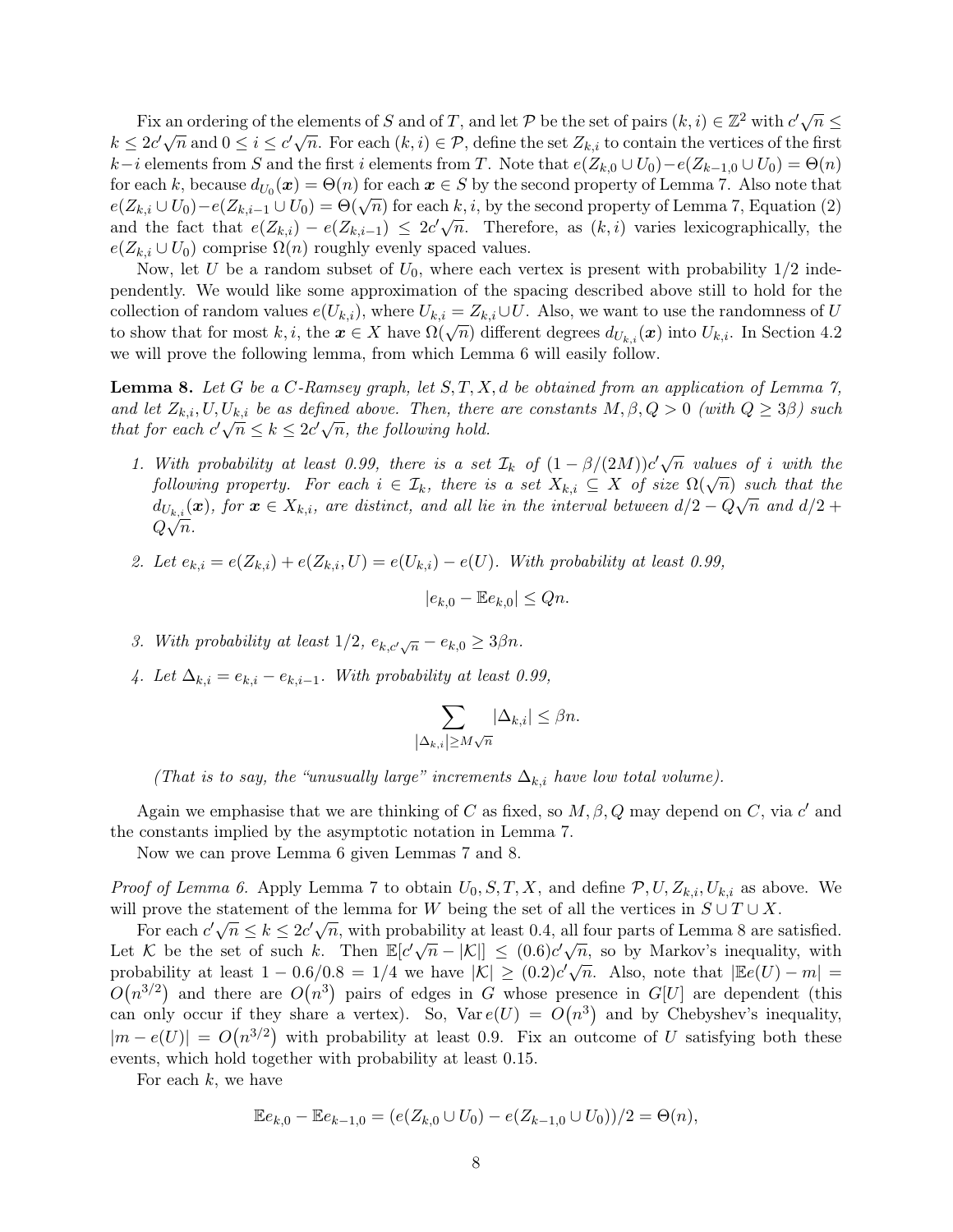since  $\mathbb{E}d_U(\boldsymbol{x}) = d_{U_0}(\boldsymbol{x})/2$  for each  $\boldsymbol{x} \in S$ . Let  $\mathcal{K}' \subseteq \mathcal{K}$  contain every qth element of  $\mathcal{K}$ , for sufficiently large q such that the values of  $\mathbb{E}e_{k,0}$ , for  $k \in \mathcal{K}'$ , are separated by at least  $4Qn$ . Then,  $|\mathcal{K}'| = \Theta(\sqrt{n})$ , and by part 2 of [Lemma 8,](#page-7-0) the values of  $e_{k,0}$ , for  $k \in \mathcal{K}'$ , are separated by at least  $2Qn$ .

Next, by part 3 of [Lemma 8](#page-7-0) we have  $e_{k,c'\sqrt{n}} - e_{k,0} \geq 3\beta n$  for each  $k \in \mathcal{K}'$ . Consider the range of integers between  $e_{k,0}$  and  $e_{k,0} + 3\beta n$ , and within this range consider  $2\beta\sqrt{n}/M$  intervals of length  $M\sqrt{n}$ , each separated by a distance of  $M\sqrt{n}/2 = \Omega(\sqrt{n})$ . By part 4 of [Lemma 8,](#page-7-0) at most  $\beta\sqrt{n}/M$  of these intervals contain no value of  $e_{k,i}$ . Consider a representative  $e_{k,i}$  from  $\beta\sqrt{n}/M$ different intervals, and let  $\mathcal{I}'_k$  be the set of corresponding indices *i*. Let  $\mathcal{I}''_k = \mathcal{I}_k \cap \mathcal{I}'_k$ , so that different line vars, and let  $\mathcal{L}_k$  be the set of corresponding indices *t*. Let  $\mathcal{L}_k = \mathcal{L}_k + \mathcal{L}_k$ , so that  $|\mathcal{I}_k''| \geq \beta \sqrt{n}/M - \beta c' \sqrt{n}/(2M) \geq \beta \sqrt{n}/(2M)$ . By construction,  $|e_{k,i} - e_{k,0}| \leq 3\beta n$  for each  $i \$  $|\mathcal{L}_k| \geq \rho \sqrt{n/m} - \rho c \sqrt{n/(2M)} \geq \rho \sqrt{n/(2M)}$ . By construction,  $|e_{k,i} - e_{k,0}| \leq \rho \rho n$  for each  $i \in \mathcal{L}_k$ , and the values of  $e_{k,i}$ , for  $i \in \mathcal{I}_k''$ , are separated by  $\Omega(\sqrt{n})$ . We are assuming that  $Q \geq 3\beta$ , so amo choices of  $k \in \mathcal{K}'$ ,  $i \in \mathcal{I}'_k$ , we already have a total of  $\Omega(n)$  different values of  $e(U_{k,i})$  separated by enoices<br> $\Omega(\sqrt{n}).$ 

Now, consider every qth of these values (in increasing order), for sufficiently large q such that each resulting pair of values are separated by at least  $2Q\sqrt{n}$ . Let  $\mathcal{P}' \subseteq \{(k,i): k \in \mathcal{K}', i \in \mathcal{I}''_k\}$  be the corresponding set of indices (so  $|\mathcal{P}'| = \Omega(n)$ ). For each  $(k, i) \in \mathcal{P}'$ , we have  $i \in \mathcal{I}_k$ , so by part 1 of [Lemma 8,](#page-7-0) there is  $X_{k,i}$  such that the values  $d_{U_{k,i}}(\boldsymbol{x})$ , for  $\boldsymbol{x} \in X_{k,i}$ , are all different, yet are all in a fixed interval of length  $2Q\sqrt{n}$ . Therefore, among choices of  $(k, i) \in \mathcal{P}'$  and  $\boldsymbol{x} \in X_{k,i}$ , there are  $\Omega(n^{3/2})$  different values of  $e(U_{k,i} \cup \boldsymbol{x}) = e(U \cup (Z_{k,i} \cup \boldsymbol{x}))$ , as desired.

#### <span id="page-8-0"></span>4.1 Proof of [Lemma 7](#page-6-0)

Proof of [Lemma 7.](#page-6-0) First, consider  $\varepsilon = \varepsilon(C)$  from [Lemma 4](#page-4-0) and note that we can assume G is  $(\delta, \varepsilon)$ -rich, for  $\delta = \varepsilon/4$ . To see this, first apply [Lemma 4](#page-4-0) to obtain a  $\Omega(n)$ -vertex  $(\delta, \varepsilon)$ -rich induced subgraph  $G[V'] \subseteq V$ . Since  $\log|V'| \ge (1/2) \log n$ ,  $G[V']$  is still 2C-Ramsey, so by tweaking some constants it suffices to find our desired sets  $U_0, S, T, X$  inside  $G[V']$ .

So, we make the aforementioned richness assumption. By [Lemma 3](#page-4-1) with  $\alpha = \varepsilon/2$ , this means that G is both  $\varepsilon/2$ -diverse and  $(\varepsilon^2/4, \varepsilon/2)_2$ -diverse, and there are at most  $n^{1+1/5}$  pairs of vertices  $\{x_1, x_2\}$  with  $\left| N(x_1) \triangle \overline{N(x_2)} \right| < (\varepsilon/2)n$ . Note that each of the  $\Omega(n^2)$  sums  $d(\boldsymbol{x}) = d(x_1) + d(x_2)$ , for  $\mathbf{x} = \{x_1, x_2\} \in \binom{V}{2}$  $\binom{V}{2}$ , lie between 0 and 2n, so by the pigeonhole principle there is some d' and a collection of  $\Omega(n^{3/2})$  pairs  $H \subseteq {V_2 \choose 2}$  $\binom{V}{2}$  such that  $d(\boldsymbol{x}) = d' + O(\sqrt{n})$  for all  $\boldsymbol{x} \in H$ . Interpret H as a graph on the vertex set V with  $\Omega(n^{3/2})$  edges, and obtain a further graph H' by deleting the  $O(n^{1+1/5}) = o(n^{3/2})$  edges  $\{x_1, x_2\}$  with  $\left| N(x_1) \triangle \overline{N(x_2)} \right| < (\varepsilon/2)n$ . Now, H' either has a vertex v with  $d(v) = \Omega(n^{3/4})$  or it has a matching with  $\Omega(n^{3/4})$  edges. In the former case let  $d'' = d' - d(v)$ and let  $L \subseteq N_H(v)$  be a set of  $\Omega(n^{3/4})$  neighbours of v in H. In the latter case let  $d'' = d'$  and let L be a set of  $\Omega(n^{3/4})$  pairs comprising a matching in H'. In both cases, for each  $x \in L$ , we have  $d(\boldsymbol{x}) = d'' + O(\sqrt{n}).$ 

Next, let  $F \subseteq {L \choose 2}$  be the set of  $\{x, y\} \in {L \choose 2}$  with  $|N(x) \triangle N(y)| < (\varepsilon^2/4)n$ . By one of our two diversity assumptions, interpreting F as a graph, it has  $|L| = \Omega(n^{3/4})$  vertices and maximum degree at most  $n^{1/5}$ , so by Turán's theorem it has an independent set A with size  $\Omega(|L|/n^{1/5}) = \Omega(\sqrt{n})$ . That is to say, for every  $\{\boldsymbol{x}, \boldsymbol{y}\} \in \binom{A}{2}$ , we have  $|N(\boldsymbol{x}) \triangle N(\boldsymbol{y})| = \Omega(n)$ .

Now, by [Lemma 2](#page-3-1) and the C-Ramsey property,  $e(G) \geq 800cn^2$  for some  $c > 0$ . For  $cn^2 \leq m \leq$  $2cn^2$ , let  $p = \sqrt{4m/e(G)}$  (so  $p = \Omega(1)$  and  $p \le 0.1$ ), and let  $U_0$  be a random subset of V obtained by including each element with probability  $p$  independently. We make a few observations.

**Claim.** The following five events each hold with probability greater than  $4/5$ .

1.  $|e(U_0) - 4m| = O(n^{3/2});$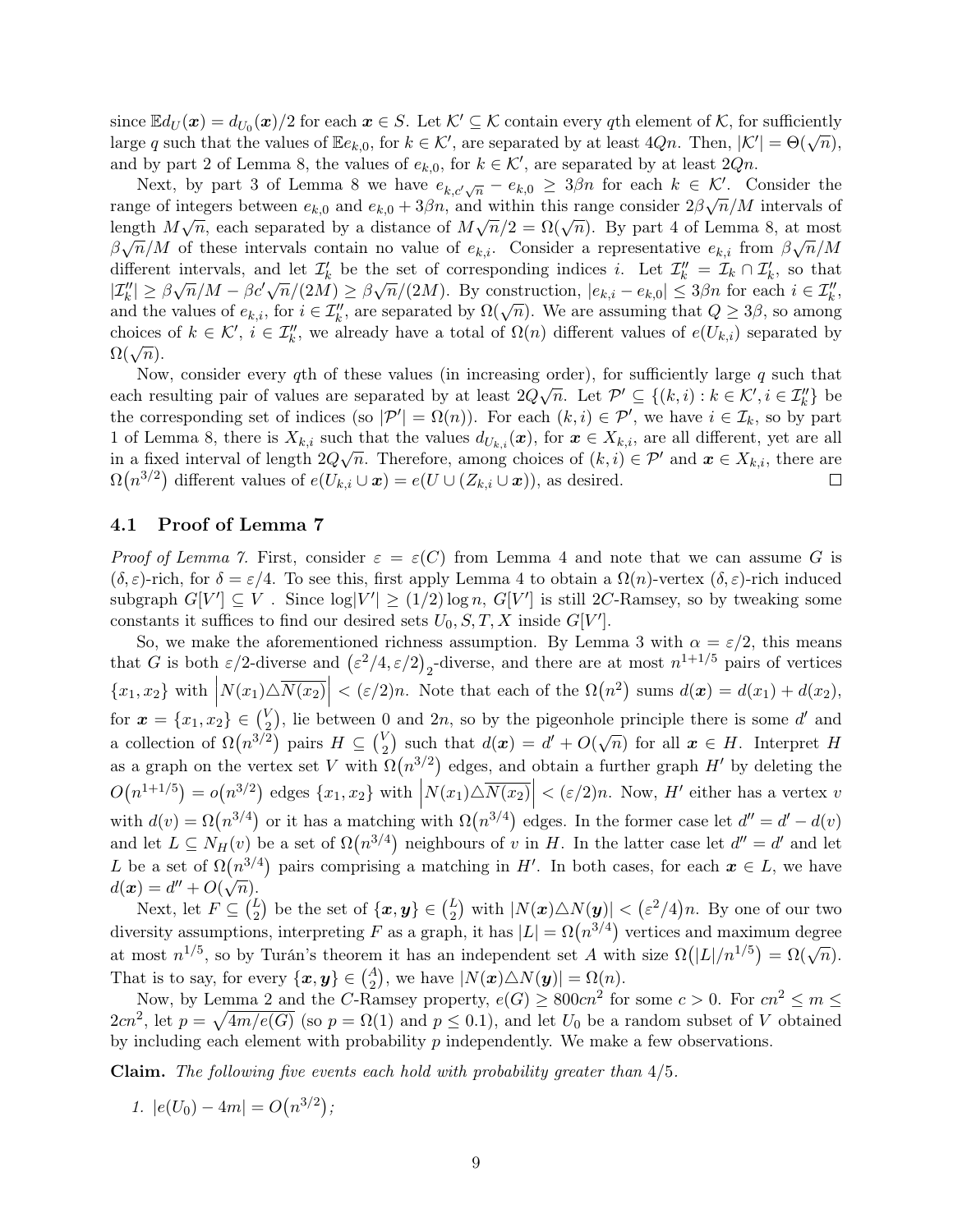- 2. there is  $Q \subseteq A$  involving no vertices of  $U_0$ , with  $|Q| \geq (2/3)|A|$ ;
- 3. there is  $R \subseteq A$  with  $|R| \geq (2/3)|A|$  and  $d_{U_0}(\boldsymbol{x}) = pd'' + O(\sqrt{n})$  for each  $\boldsymbol{x} \in R$ ;
- 4.  $|N_{U_0}(\boldsymbol{x}) \triangle N_{U_0}(\boldsymbol{y})| = \Omega(n)$  for each  $\{\boldsymbol{x},\boldsymbol{y}\} \in \binom{A}{2}$ ;
- 5. the equality  $d_{U_0}(\boldsymbol{x}) = d_{U_0}(\boldsymbol{y})$  holds for  $O(\sqrt{n})$  pairs  $\{\boldsymbol{x}, \boldsymbol{y}\} \in {A \choose 2}$ .

*Proof of claim.* For the first property, note that  $\mathbb{E}e(G[U_0]) = 4m$  and and there are  $O(n^3)$  pairs of edges in G whose presence in  $G[U_0]$  are dependent (this can only occur if they share a vertex), so Var  $e(G[U_0]) = O(n^3)$ . The desired result then follows from Chebyshev's inequality, for a sufficiently large constant implicit in " $O(n^{3/2})$ ".

For the second property, note that the size of the subset  $Q \subseteq A$  of elements of A which contain no vertices of  $U_0$  has mean at least  $(1-p)^2|A|$  and variance  $O(|A|)$ ; since  $1-p \geq 0.9$  the desired result again follows from Chebyshev's inequality.

For the third property, for each  $x \in A$  we have  $\mathbb{E}d_{U_0}(x) = pd'' + O(\sqrt{n})$  and  $\text{Var } d_{U_0}(x) = O(n)$ , so with at probability at least 0.99 we have  $d_{U_0}(\mathbf{x}) = pd'' + O(\sqrt{n})$ . Let R be the set of x satisfying this bound; we have  $\mathbb{E}|A\setminus R| = (0.01)|A|$ , so by Markov's inequality, with probability at least  $4/5$ we have  $|A \backslash R| \leq (1/3)|A|$ .

For the fourth property, recall that  $|N(x)\triangle N(y)| = \Omega(n)$  for each  $\{x, y\} \in {A \choose 2}$ . Note that  $N_{U_0}(\bm x)\triangle N_{U_0}(\bm y)=(N(\bm x)\triangle N(\bm y))\cap U_0, \text{ so that }|N_{U_0}(\bm x)\triangle N_{U_0}(\bm y)| \text{ has a binomial distribution with }$ parameters  $|N(\boldsymbol{x})\triangle N(\boldsymbol{y})|$  and p. Then,  $Pr(|N_{U_0}(\boldsymbol{x})\triangle N_{U_0}(\boldsymbol{y})| < (p/2)|N(\boldsymbol{x})\triangle N(\boldsymbol{y})|) = e^{-\Omega(n)}$  by the Chernoff bound, and the desired result follows from the union bound.

For the fifth property, for  $\{x, y\} \in {A \choose 2}$ , note that the random variable  $d_{U_0}(x) - d_{U_0}(y)$  is of  $(|N(x)\triangle N(y)|, p)$ -Littlewood–Offord type. So, recalling that  $|N(x)\triangle N(y)| = \Omega(n)$ , we have  $\Pr(d_{U_0}(\boldsymbol{x}) = d_{U_0}(\boldsymbol{y})) = O(1/\sqrt{n}).$  The expected number of pairs  $\{\boldsymbol{x}, \boldsymbol{y}\} \in {A \choose 2}$  satisfying  $d_{U_0}(\boldsymbol{x}) =$  $d_{U_0}(\mathbf{y})$  is therefore  $O(\sqrt{n})$ , and the desired result follows from Markov's inequality. П

Fix an outcome of  $U_0$  satisfying all 5 of the above properties, and arbitrarily divide  $R\cap Q$ , which Fix an outcome of  $U_0$  satisfying an 5 of the above properties, and arbitrarily divide  $R \upharpoonright Q$ , which<br>has size at least  $|A|/3$ , into two subsets Y and X of size  $\Omega(\sqrt{n})$ . Consider the graph on the vertex set Y of all  $\{\boldsymbol{x},\boldsymbol{y}\}\in\binom{Y}{2}$  $\binom{Y}{2}$  with  $d_{U_0}(\bm{x}) = d_{U_0}(\bm{y}).$  This graph has  $O(\sqrt{n})$  edges, so by Turán's theorem it has an independent set B of size  $\Omega(\sqrt{n})$ . Order the  $x \in B$  by  $d_{U_0}(x)$ , let S be the first  $|B|/3$ elements in this ordering and let T be the last  $|B|/3$  elements. Since each such  $d_{U_0}(\boldsymbol{x})$  is distinct, this means  $\min_{\mathbf{x} \in T} d_{U_0}(\mathbf{x}) - \max_{\mathbf{x} \in S} d_{U_0}(\mathbf{x}) \ge |B|/3 = \Omega(\sqrt{n})$ . Let  $d = pd''$  and note that  $d = \Omega(n)$ , because otherwise it would be impossible to simultaneously satisfy properties 3 and 4.  $\Box$ 

#### <span id="page-9-0"></span>4.2 Proof of [Lemma 8](#page-7-0)

*Proof of [Lemma 8.](#page-7-0)* The constants  $\beta$ ,  $M$ ,  $Q$  will be determined in that order, in terms of each other. Therefore it is convenient to prove the four parts of [Lemma 8](#page-7-0) in a slightly different order than they are stated.

For the third part, note that  $|e(Z_{k,i}) - e(Z_{k,i-1})| \leq 2c'\sqrt{n}$ , and recall [Equation \(2\).](#page-6-1) We have

$$
\mathbb{E}[e_{k,i} - e_{k,i-1}] \ge \frac{1}{2}(e(Z_{k,i}, U_0) - e(Z_{k,i-1}, U_0)) - 2c'\sqrt{n} \ge 2c'\sqrt{n},
$$

for each *i*. Let  $\beta = 2(c')^2/3$ , so  $\Delta_k := e_{k,c'}\sqrt{n} - e_{k,0}$  has expectation at least  $3\beta n$ . But  $\Delta_k$  is of  $(\Omega(n), 1/2)$ -Littlewood–Offord type and is therefore symmetrically distributed around its expectation. The desired result follows.

For the fourth part, note that  $\Delta_{k,i}$  has mean  $O(\sqrt{n})$  and is affected by 1 or 2 by the addition or removal of an element to/from U. So, by the Azuma–Hoeffding inequality,  $Pr(|\Delta_{k,i}| \geq t)$  =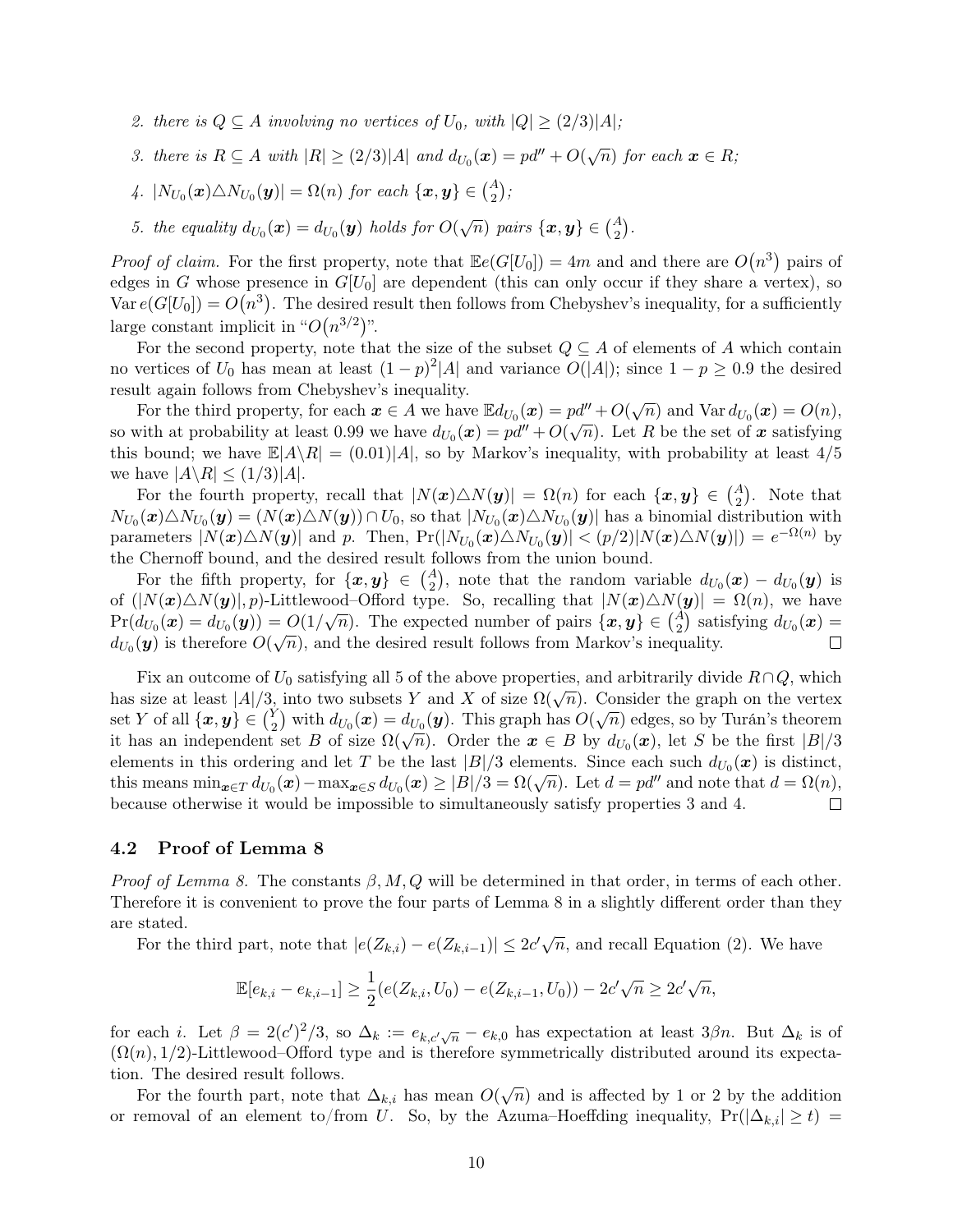$\exp(-\Omega(t^2/n))$ . Now, for any nonnegative integer random variable  $\xi$ , we have  $\mathbb{E}\xi = \sum_{t=1}^{\infty} \Pr(\xi \ge t)$ , so

$$
\mathbb{E}\Big[|\Delta_{k,i}|1\|_{|\Delta_{k,i}| \ge M\sqrt{n}}\Big] = \sum_{t=1}^{\infty} \Pr\Big(|\Delta_{k,i}|1\|_{|\Delta_{k,i}| \ge M\sqrt{n}} \ge t\Big)
$$
  
=  $M\sqrt{n} \Pr(|\Delta_{k,i}| \ge M\sqrt{n}) + \sum_{t=M\sqrt{n}}^{\infty} \Pr(|\Delta_{k,i}| \ge t)$   
=  $M\sqrt{n}e^{-\Omega(M^2)} + \sum_{t=M\sqrt{n}}^{\infty} \exp(-\Omega(t^2/n)) = e^{-\Omega(M^2)}\sqrt{n},$ 

uniformly over M. The desired result follows for sufficiently large  $M$ , by linearity of expectation and Markov's inequality.

Now we prove the first part. For each  $k, i$ , and each  $\{x, y\} \in {X \choose 2}$ , the random variable  $d_{U_{k,i}}(x)$  –  $d_{U_{k,i}}(\bm{y})$  is of  $(|N_{U_0}(\bm{x}) \triangle N_{U_0}(\bm{y})|, 1/2)$ -Littlewood–Offord type. So, we have  $\Pr\big(d_{U_{k,i}}(\bm{x}) = d_{U_{k,i}}(\bm{y})\big) =$  $O(1/\sqrt{n})$ . Let  $H_{k,i}$  be the graph of pairs  $\{x, y\} \in {X \choose 2}$  satisfying  $d_{U_{k,i}}(x) = d_{U_{k,i}}(y)$ , so we have  $\mathbb{E}e(H_{k,i}) = O(\sqrt{n}).$  By Markov's inequality, with probability at least  $1 - \beta/(400M)$  we have  $e(H_{k,i}) = O(\sqrt{n})$ , in which case by Turán's theorem  $H_{k,i}$  has an independent set  $Y_{k,i}$  of size  $2\gamma\sqrt{n}$ , for some constant  $\gamma = \gamma(\beta, M) > 0$ . The expected proportion of values of i for which this fails to occur is  $\beta/(400M)$ , and by Markov's inequality again, with probability at least 0.995 it fails for only a  $\beta/(2M)$  proportion.

Also, for each  $\mathbf{x} \in X$ , we have  $\mathbb{E}d_U(\mathbf{x}) = d/2 + O(\sqrt{n})$  and  $\text{Var } d_U(\mathbf{x}) = O(n)$ , so by Chebyshev's inequality, for sufficiently large Q we have  $|d_U(x) - d/2| \leq Q\sqrt{n}$  with probability at least  $1-\gamma/200$ . By Markov's inequality, with probability at least 0.995 there is a set Y with at least  $(1 - \gamma)|X|$ elements of X satisfying  $d_U(x) = d/2 + O(\sqrt{n})$ . For sufficiently large Q, this means that for each  $x \in X$ ,  $d_U(x)$  lies in the interval between  $d/2 - Q\sqrt{n}$  and  $d/2 + Q\sqrt{n}$ .

With probability at least 0.99 both the above events occur, and we can take  $X_{k,i} = Y_{k,i} \cap Y$  for a  $(1 - \beta/(2M))$  proportion of possibilities of i. This proves the first part of the lemma.

Finally we prove the second part. Note that  $e_{k,0}$  is a translation of  $\sum_{u\in U} d_{Z_{k,0}}(u)$ , which is of  $(O(n), 1/2)$ -Littlewood–Offord type, with all coefficients  $O(\sqrt{n})$ . So, Var  $e_{k,0} = O(n^2)$  and the desired result follows from Chebyshev's inequality for sufficiently large Q (note that enlarging Q cannot make the first part fail to hold).

 $\Box$ 

# 5 Concluding remarks

In this paper we proved that for any fixed  $C$ , if G is an *n*-vertex graph with no homogeneous subgraph on C log n vertices, then G induces subgraphs of  $\Omega(n^2)$  different sizes. This is best possible, but there are a number of other related questions one could ask about Ramsey graphs. For example, as proposed to us by Tuan Tran, we could ask for  $\Omega(n^3)$  induced subgraphs with different numbers of triangles. The methods in this paper might be helpful for this question, but the main obstacle seems to be that one would want a fairly strong anticoncentration inequality for quadratic polynomials in place of [Lemma 5.](#page-5-2)

Actually, we think it would be interesting in general to explore the extent to which anticoncentration phenomena occur in random subsets of Ramsey graphs. For example, consider the following problem. Let A be the adjacency matrix of an  $O(1)$ -Ramsey graph G and let  $x \in \{0,1\}^n$  be a uniformly random 0-1 vector, so that  $x^T A x$  is the number of edges in a uniformly random induced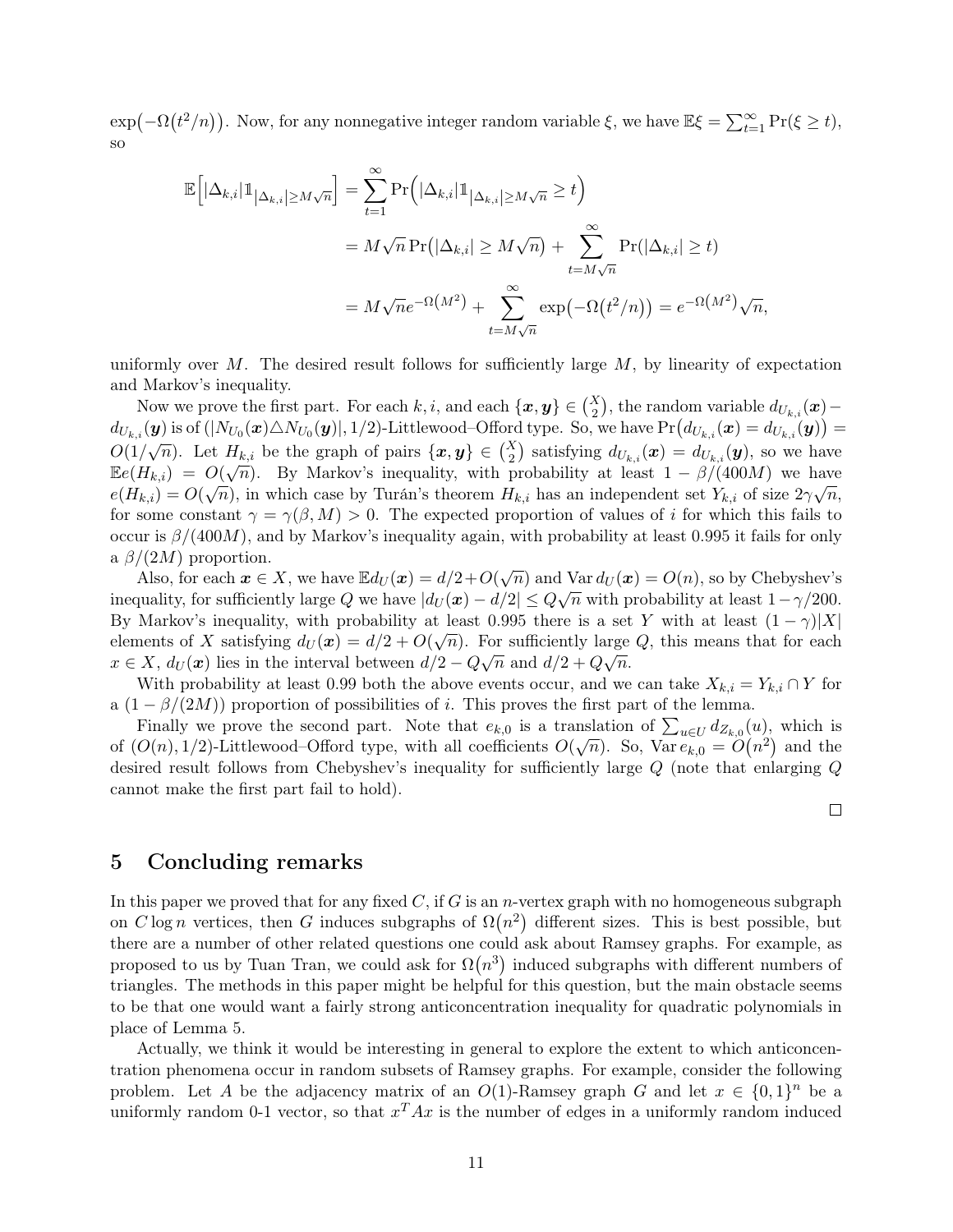subgraph of G. Is it true that  $Pr(x^T A x = c) = O(1/n)$  for all  $c \in \mathbb{Z}$ ? This is closely related to a conjecture of Costello ([\[13,](#page-12-10) Conjecture 3]), essentially characterising the matrices A for which this approximately holds.

Another interesting further direction of research would be to consider the situation where larger homogeneous subgraphs are forbidden (see [\[2,](#page-11-10) [6,](#page-11-11) [4,](#page-11-4) [22\]](#page-12-11) for some examples of theorems of this type). In particular, a natural weakening of an ambitious conjecture of Alon, Krivelevich and Sudakov [\[4\]](#page-11-4) is that if G is an *n*-vertex graph with no homogeneous subgraph on  $n/4$  vertices, then this is already enough for G to induce subgraphs of  $\Omega(e(G))$  different sizes.

Acknowledgements. We would like to thank Tuan Tran for helpful comments. We would also like to thank Mantas Baksys and Xuanang Chen for carefully reading the paper and finding an oversight in the proof (related to the definition of richness in [Section 3\)](#page-3-0).

# References

- <span id="page-11-5"></span>[1] N. Alon, J. Balogh, A. Kostochka, and W. Samotij, Sizes of induced subgraphs of Ramsey graphs, Combin. Probab. Comput. 18 (2009), no. 4, 459–476.
- <span id="page-11-10"></span>[2] N. Alon and B. Bollobás, Graphs with a small number of distinct induced subgraphs, Discrete Math. 75 (1989), no. 1-3, 23–30, Graph theory and combinatorics (Cambridge, 1988).
- <span id="page-11-6"></span>[3] N. Alon and A. V. Kostochka, Induced subgraphs with distinct sizes, Random Structures Algorithms 34 (2009), no. 1, 45–53.
- <span id="page-11-4"></span>[4] N. Alon, M. Krivelevich, and B. Sudakov, Induced subgraphs of prescribed size, J. Graph Theory 43 (2003), no. 4, 239–251.
- <span id="page-11-9"></span>[5] N. Alon and J. H. Spencer, The probabilistic method, fourth ed., Wiley Series in Discrete Mathematics and Optimization, John Wiley & Sons, Inc., Hoboken, NJ, 2016.
- <span id="page-11-11"></span>[6] M. Axenovich and J. Balogh, Graphs having small number of sizes on induced k-subgraphs, SIAM J. Discrete Math. 21 (2007), no. 1, 264–272.
- <span id="page-11-0"></span>[7] B. Barak, A. Rao, R. Shaltiel, and A. Wigderson, 2-source dispersers for  $n^{o(1)}$  entropy, and Ramsey graphs beating the Frankl-Wilson construction, Ann. of Math. (2) 176 (2012), no. 3, 1483–1543.
- <span id="page-11-8"></span>[8] J. Bourgain, V. H. Vu, and P. M. Wood, On the singularity probability of discrete random matrices, J. Funct. Anal. 258 (2010), no. 2, 559–603.
- <span id="page-11-3"></span>[9] B. Bukh and B. Sudakov, Induced subgraphs of Ramsey graphs with many distinct degrees, J. Combin. Theory Ser. B 97 (2007), no. 4, 612–619.
- <span id="page-11-7"></span>[10] N. Calkin, A. Frieze, and B. D. McKay, On subgraph sizes in random graphs, Combin. Probab. Comput. 1 (1992), no. 2, 123–134.
- <span id="page-11-2"></span>[11] E. Chattopadhyay and D. Zuckerman, Explicit two-source extractors and resilient functions, STOC'16—Proceedings of the 48th Annual ACM SIGACT Symposium on Theory of Computing, ACM, New York, 2016, pp. 670–683.
- <span id="page-11-1"></span>[12] G. Cohen, Two-source dispersers for polylogarithmic entropy and improved Ramsey graphs, STOC'16—Proceedings of the 48th Annual ACM SIGACT Symposium on Theory of Computing, ACM, New York, 2016, pp. 278–284.